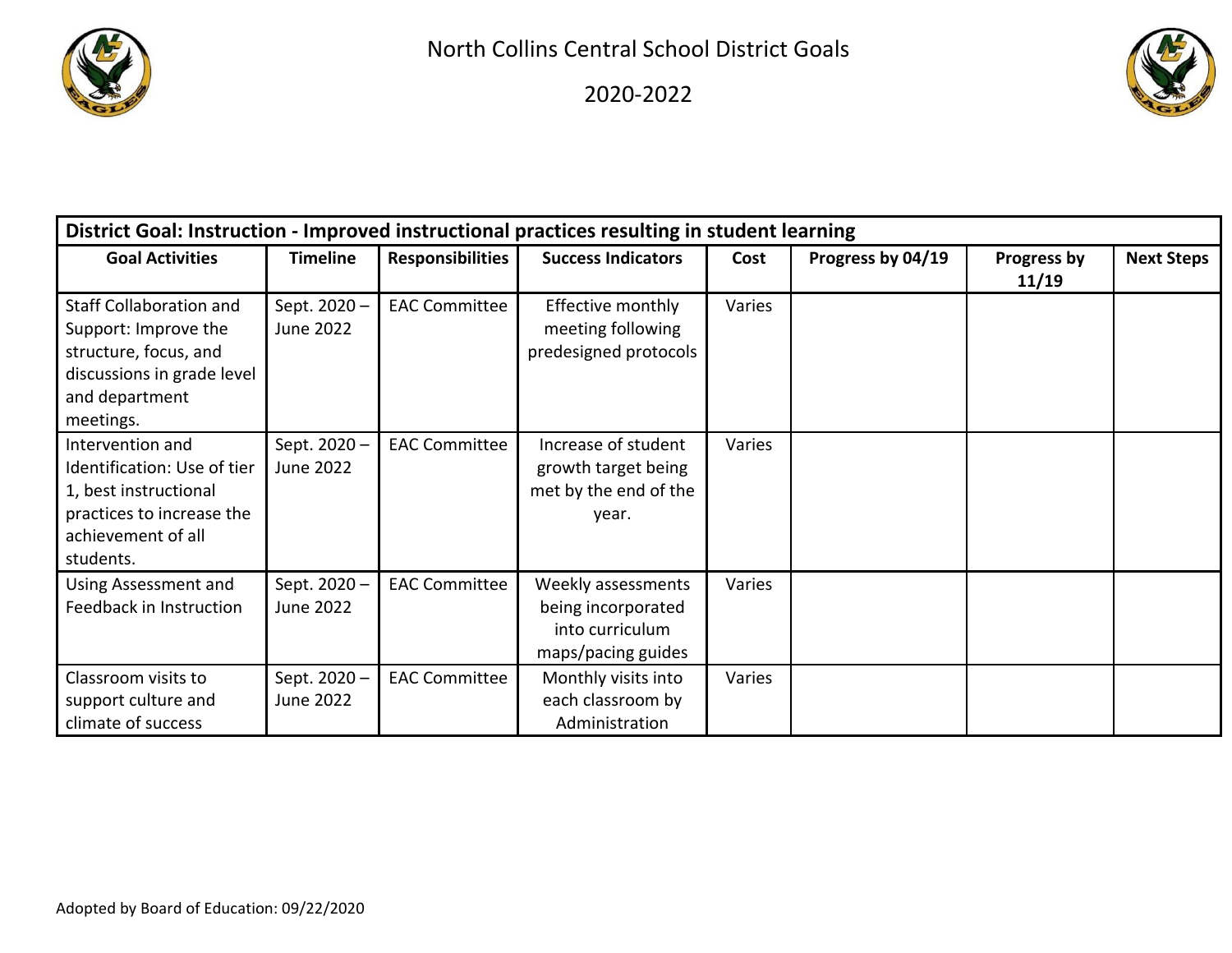

2020‐2022



| District Goal: District Safety - Continue to sustain a safe learning environment. |                                 |                         |                                                        |        |                   |                      |                             |  |  |
|-----------------------------------------------------------------------------------|---------------------------------|-------------------------|--------------------------------------------------------|--------|-------------------|----------------------|-----------------------------|--|--|
| <b>Goal Activities</b>                                                            | <b>Timeline</b>                 | <b>Responsibilities</b> | <b>Success</b><br><b>Indicators</b>                    | Cost   | Progress by 04/19 | Progress by<br>11/19 | <b>Next</b><br><b>Steps</b> |  |  |
| Continue to implement<br>latest guidelines to<br>reduce the spread of<br>COVID19  | <b>TBD</b>                      | Safety Committee        | Successful<br>implementation<br>of latest<br>protocols | Varies |                   |                      |                             |  |  |
| CDC/NYSDOH/ECDOH<br>COVID-19 Training                                             | <b>TBD</b>                      | Safety Committee        | Successful<br>implementation<br>of latest<br>protocols | Varies |                   |                      |                             |  |  |
| Follow medical protocols<br>for management of ill<br>persons                      | <b>TBD</b>                      | Safety Committee        | Successful<br>implementation<br>of latest<br>protocols | Varies |                   |                      |                             |  |  |
| Train student and staff on<br>emergency procedures                                | Sept. 2020-<br>June 2022        | Safety Committee        | Follow up with<br>safety<br>committee                  | None   |                   |                      |                             |  |  |
| Continuously work with<br>local and county<br>emergency preparedness<br>personnel | Sept. 2020-<br><b>June 2022</b> | Safety Committee        | Follow up with<br>safety<br>committee                  | None   |                   |                      |                             |  |  |
| Continuously review and<br>update district safety plan                            | Sept. 2020-<br><b>June 2022</b> | Safety Committee        | Follow up with<br>safety<br>committee                  | None   |                   |                      |                             |  |  |